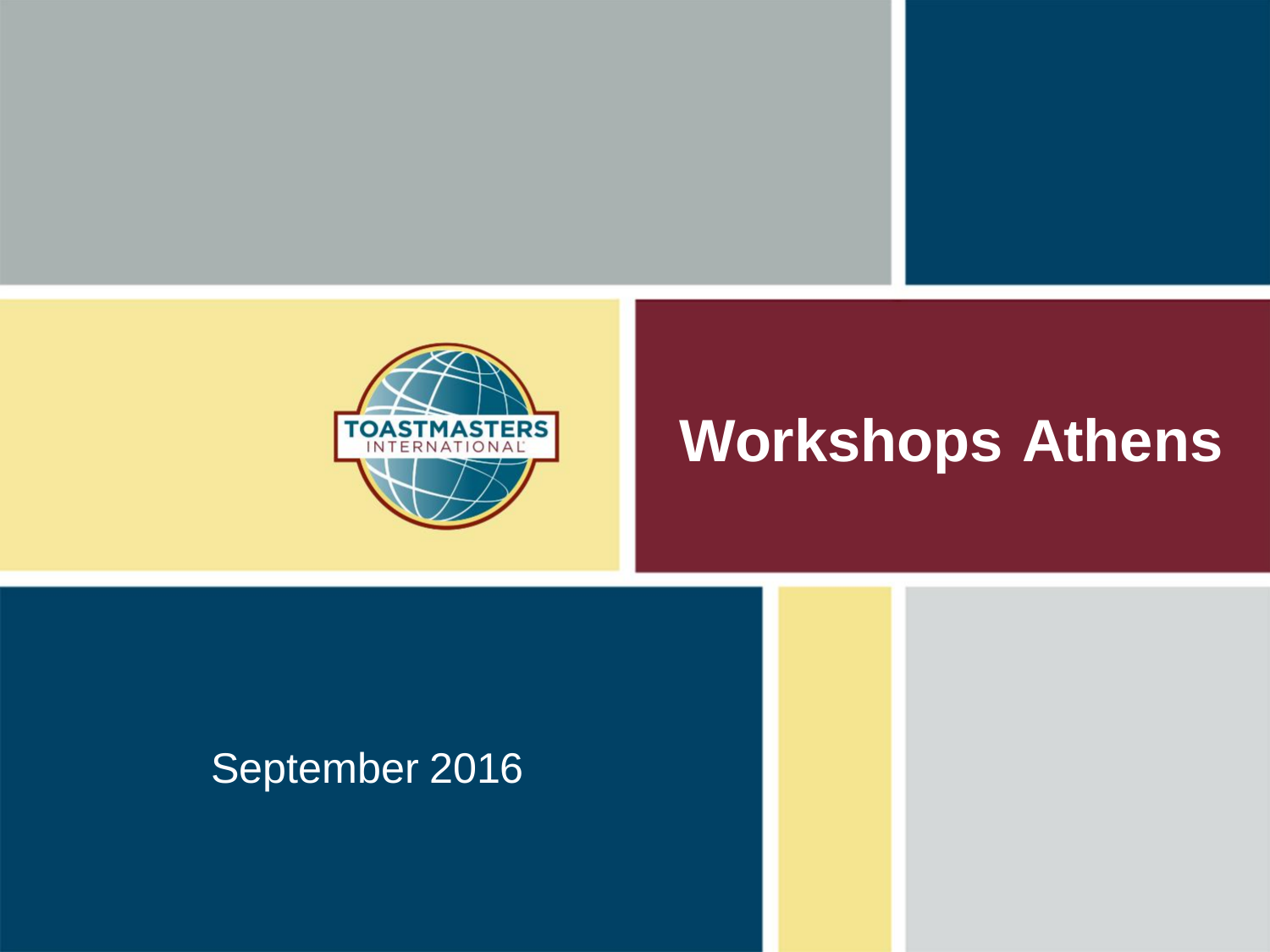

#### **Make weak and understrength clubs thrive**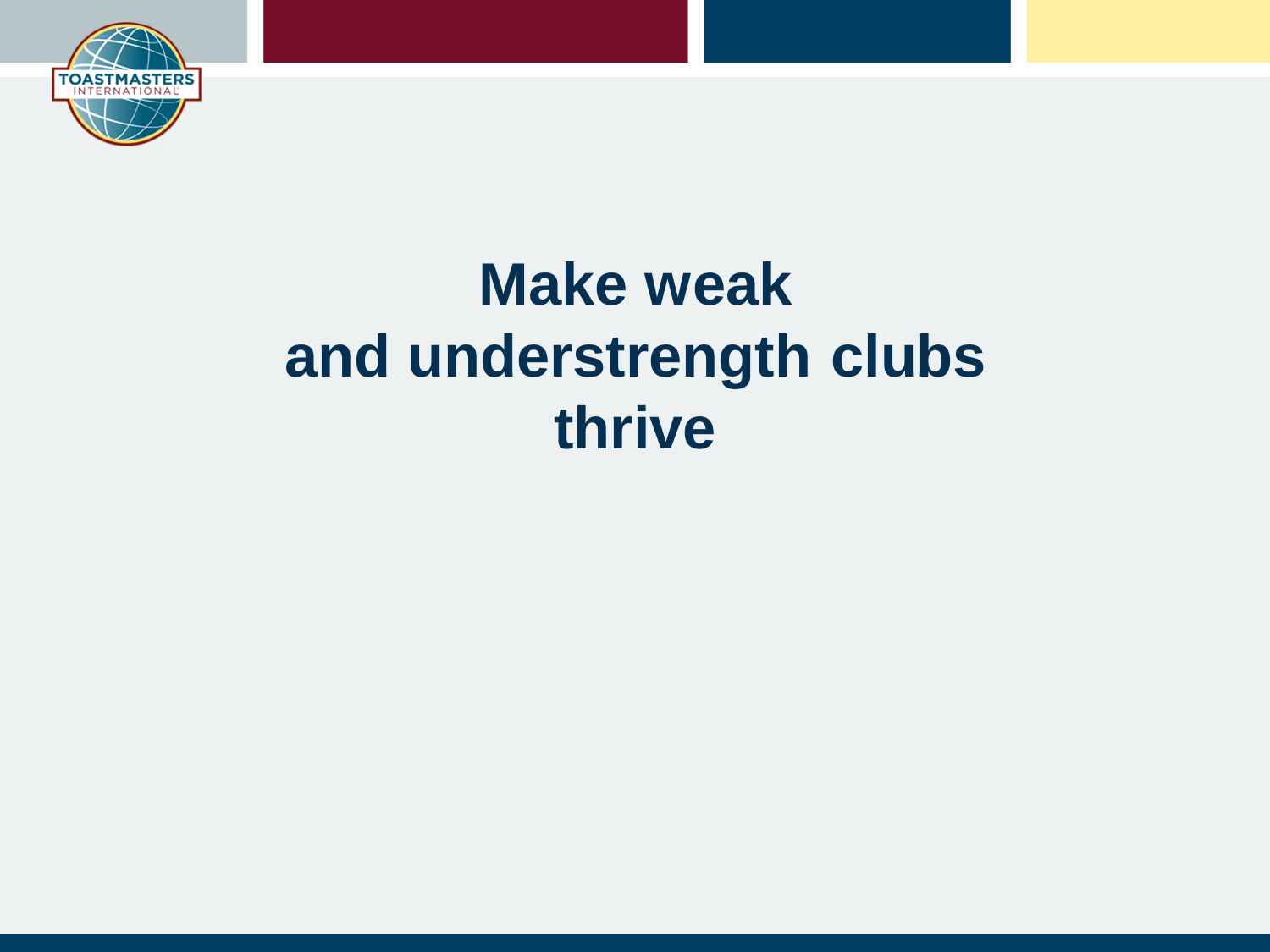

# **Why do members lose interest?**

Problem: How to increase the average retention time?

Average retention time : 2,5 years.

Why are they leaving after 2,5 years:

- Lack of interest after completion of CC
- lack of awareness of leadership opportunities
- main interest lays in competent communication
- Lack of information
- ▶ CL is not sold properly
- $\blacktriangleright$  Innovative programs and creativity
- **Mentorship lack**
- ▶ Boaring speeches
- Disorganisation of meeting
- Communication through emails
- Lack of motivation
- **Members do not attend meetings**
- Corporate clubs: conflict with time, lack of sponsor, lack of knowledge
- Struggle in the middle of the process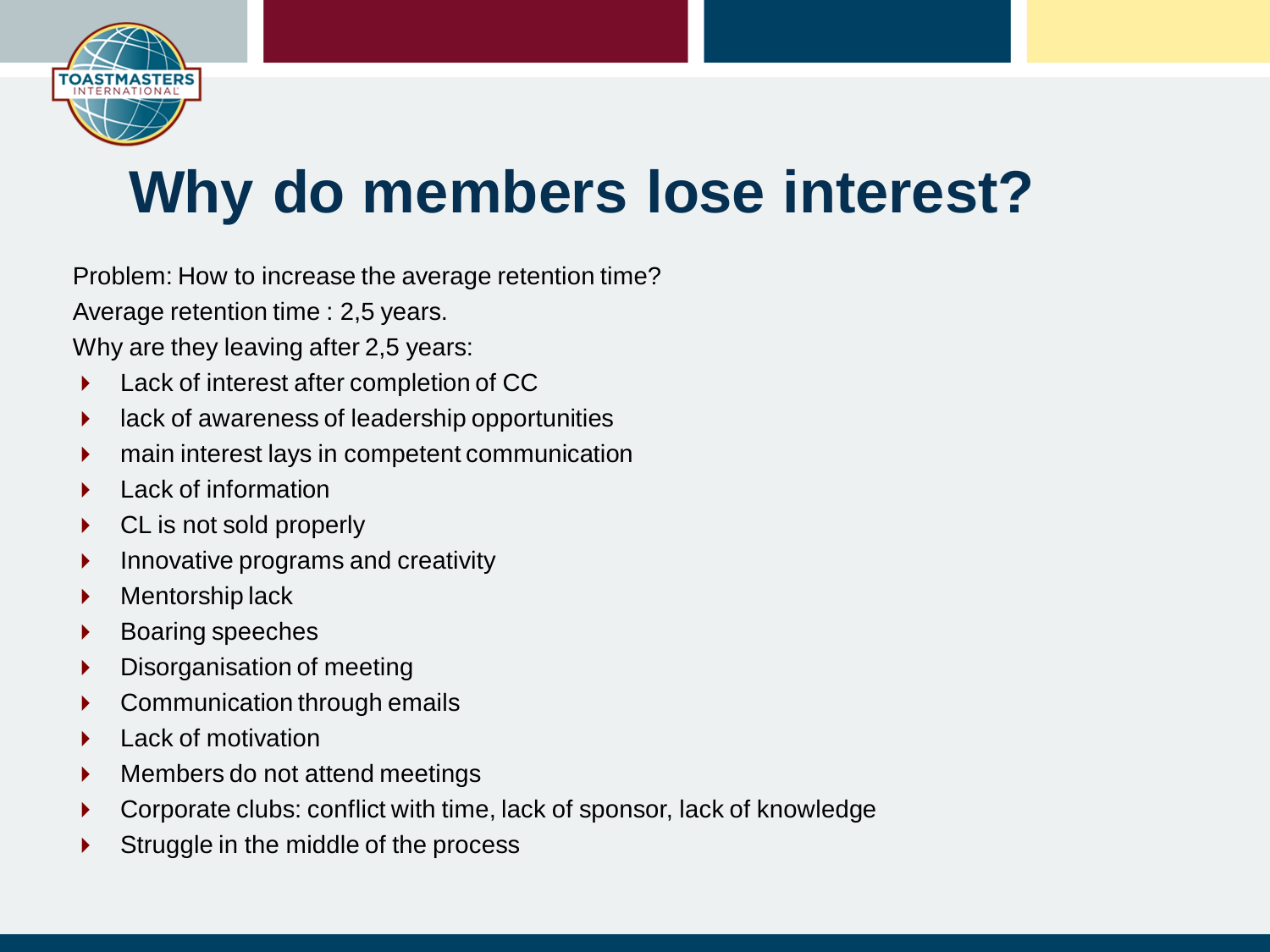

#### **Ideas to check on…**

- $\triangleright$  Are the members defining goals?
- Do they use the TMI materials?
- Does the club understand the needs of members?
- Is the venue accessible
- $\blacktriangleright$  Is the frequency of meetings appropriate?
- $\blacktriangleright$  How do the members interact with each other?
- $\triangleright$  Do the meetings have a theme?
- Prepare agenda for fewer roles
- Choose a member to speak with every guest to understand the needs and assign minor roles if its fits
- **Involve guests in TT**
- $\blacktriangleright$  Make it fun= happiness with learning
- Takes guests out socially after the meeting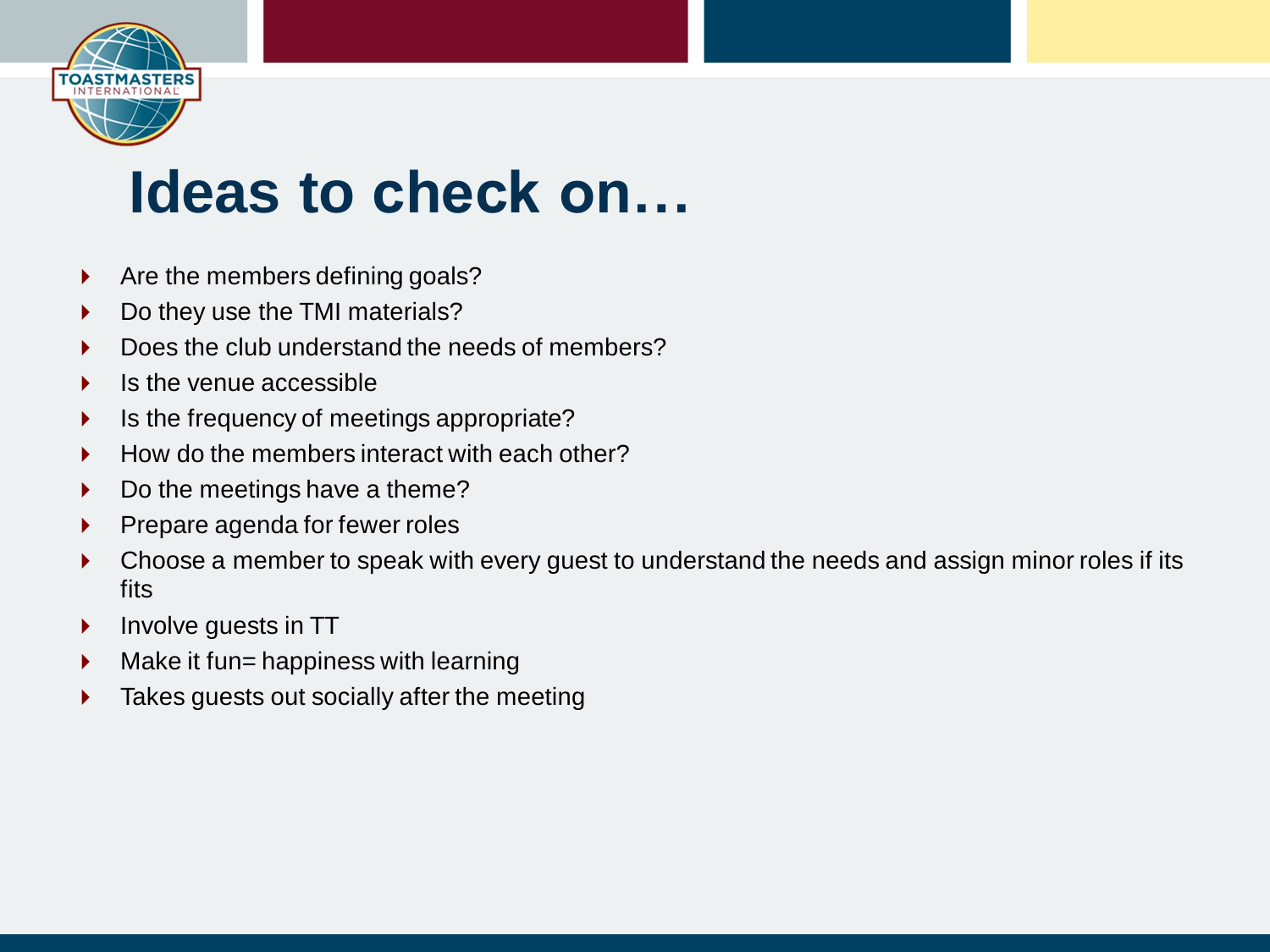

#### **Ideas to check on…**

- ▶ 20 members declared but not active: paying for others
- $\triangleright$  Very active but alone  $\rightarrow$  how to help?
- How to produce a quality meeting with only 12 members?
- How to retain guests that came?
- How to deal with young/experiences officers i.e. if the experiences toastmasters has moved?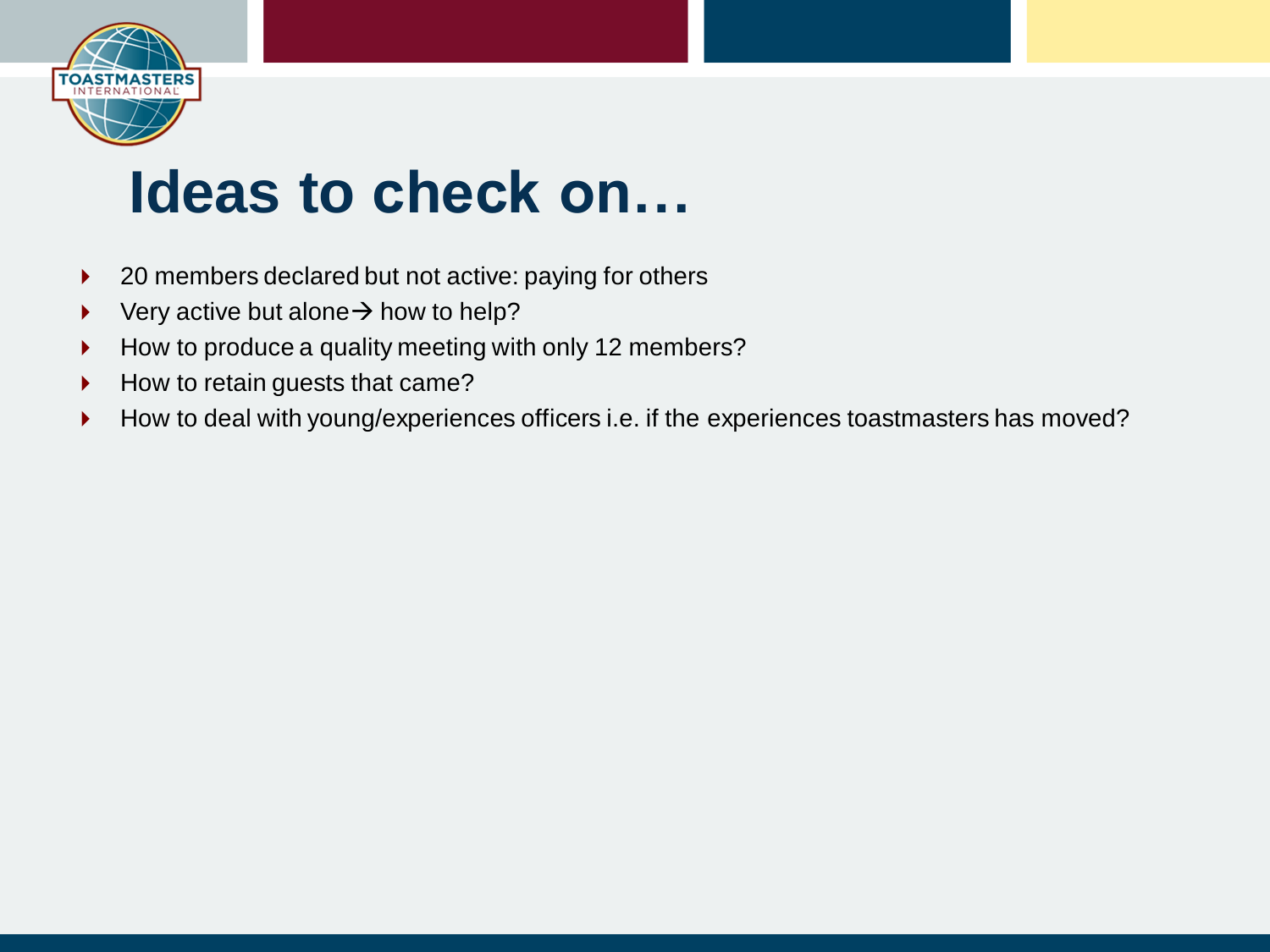

## **Corporate clubs**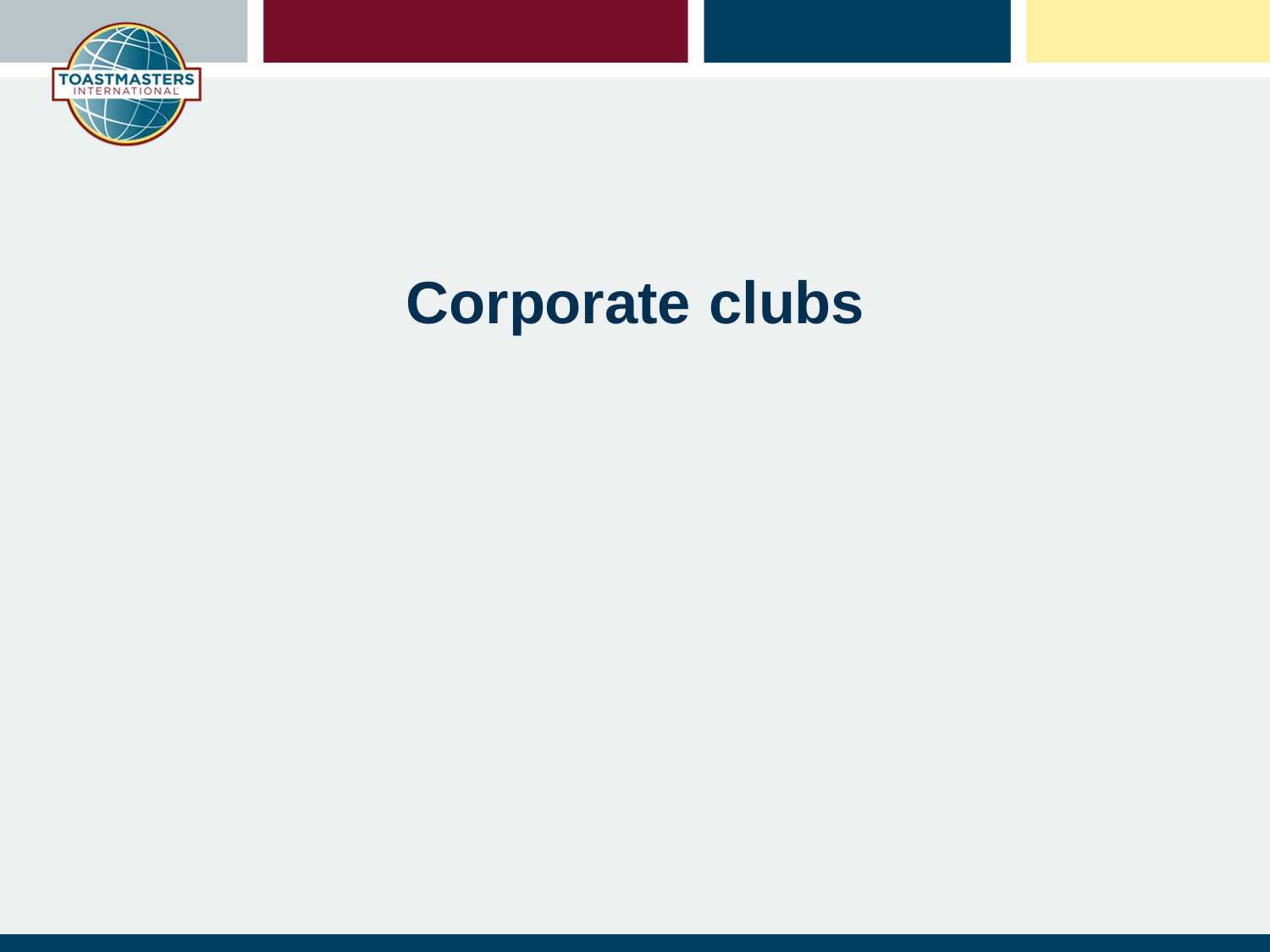

#### **Challanges**

- **Fime management**
- Distance/Location/geographical isolation
- **Demographics**
- Corporate: non- TM priorities, Turn-over
- Delegation issues: president or officers
- **Low attendance**
- **Lack of variety (program)**
- Few members & low rate for renewal
- **Fluctuation (Universities)**
- $\blacktriangleright$  High turnover (Expats)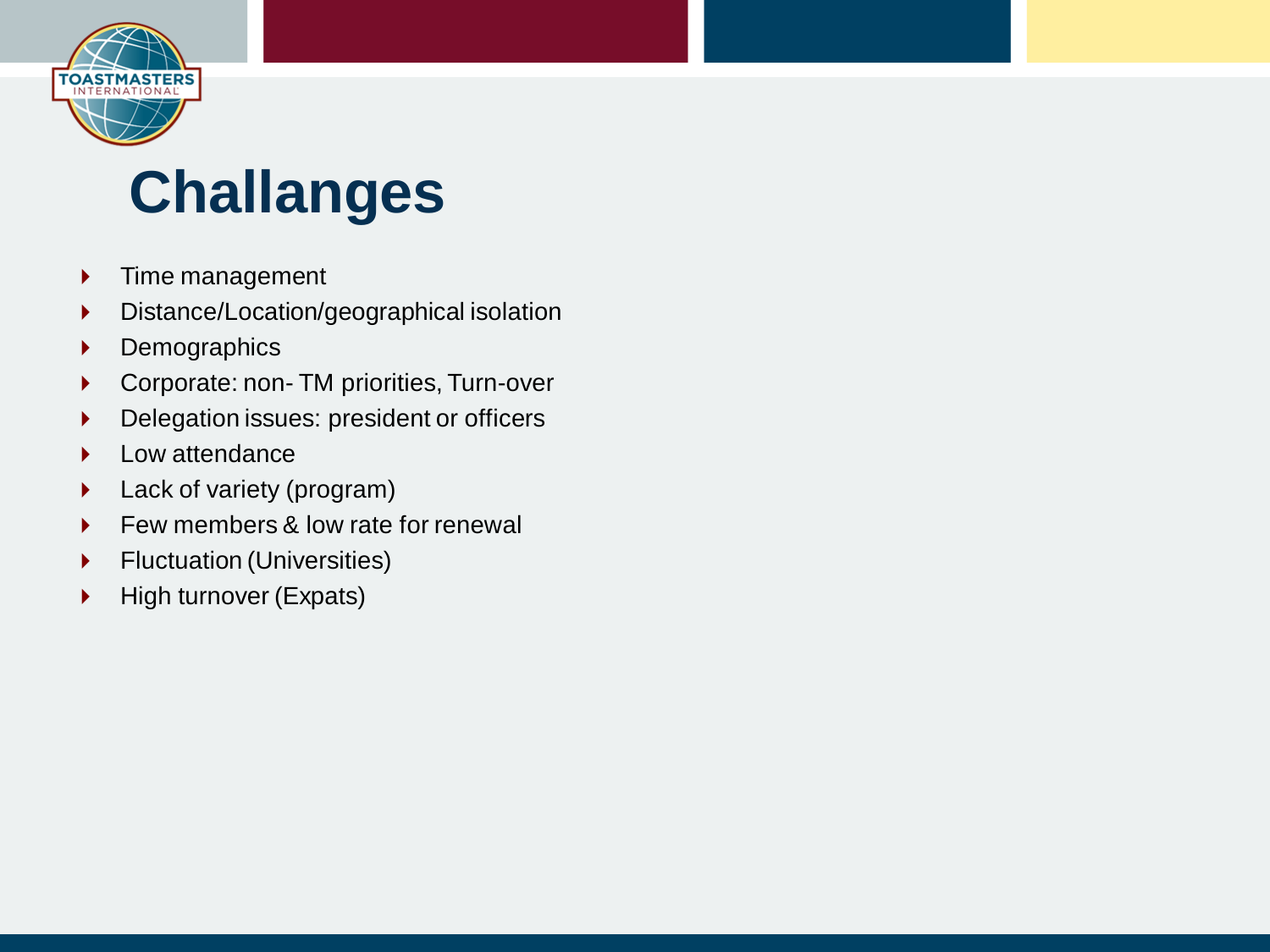

#### **Solutions**

- Sell leadership and show value
- ▶ Recognition of awards
- Set up delegation program within the club (login for all in the work) that is easy to use
- **More commitment from officers**
- Research of skilled people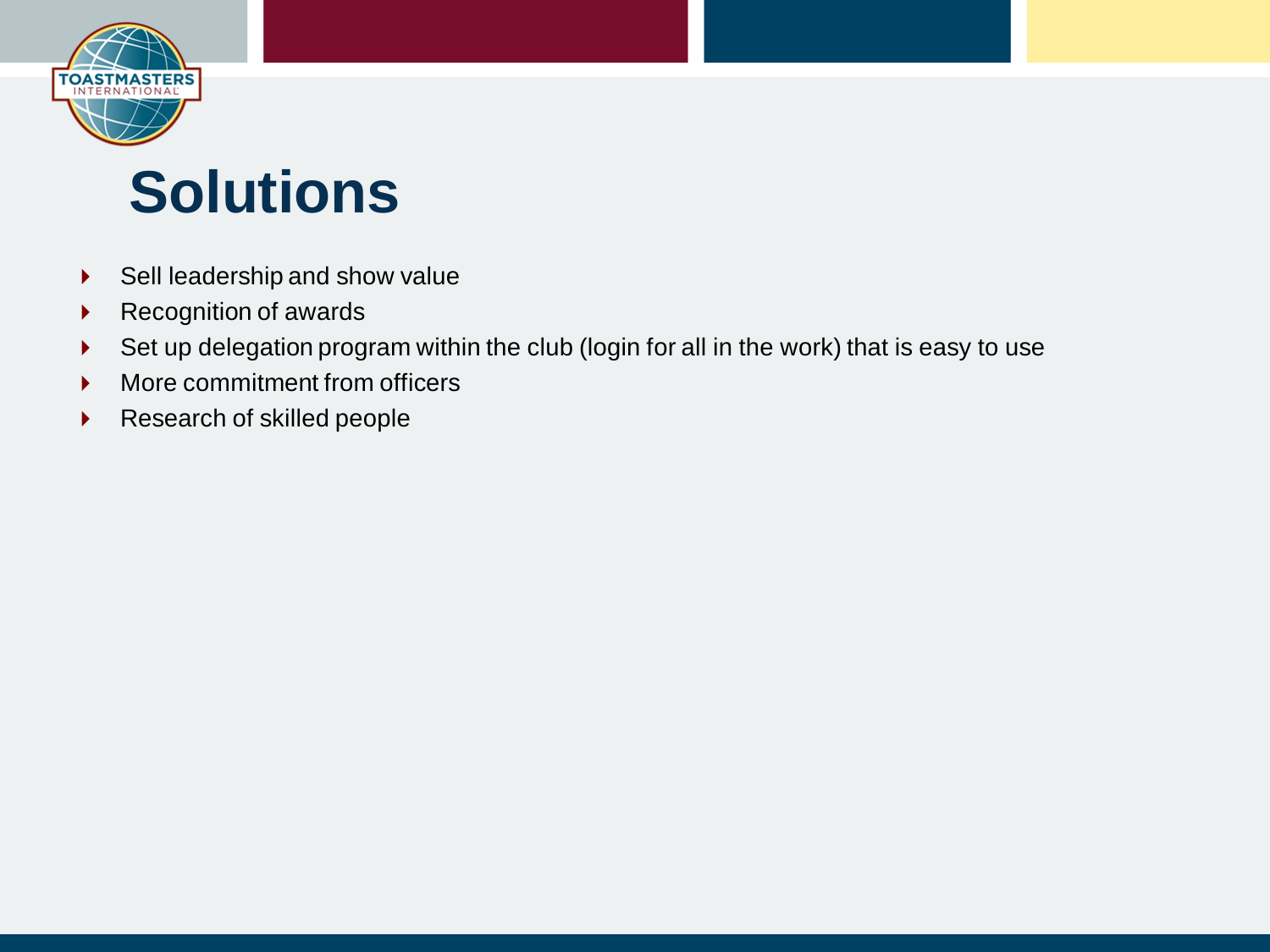

## **Marketing & PR**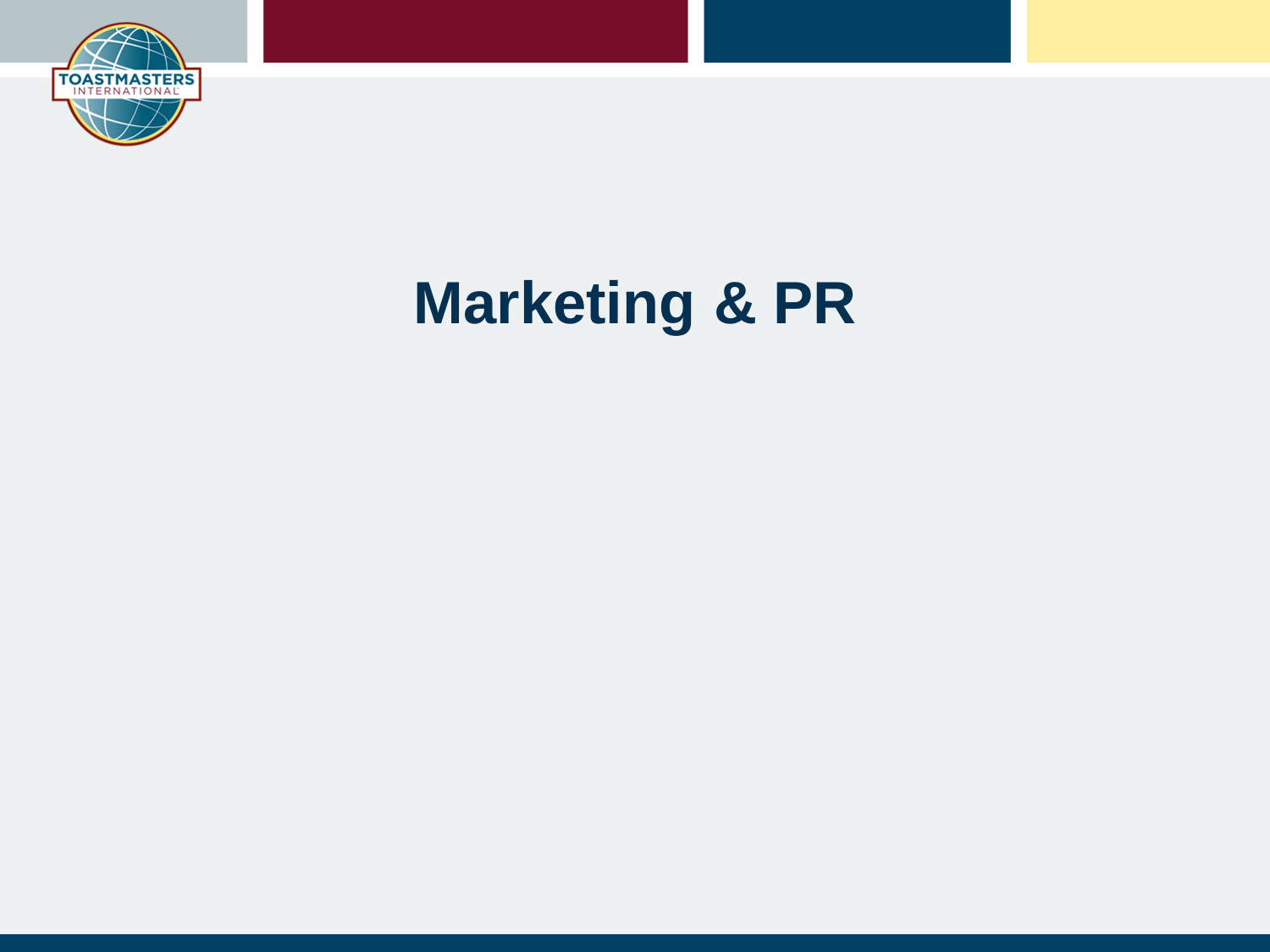

## **Ideas for Marketing**

- Get experienced members from other clubs and announce that club accepts external speakers and evaluators
- **Creating videos for internal and external use**
- **Motivation: celebrate and report, post pictures and videos**
- Interview "Dinosaures" and release this
- ▶ VPE to promote Mentoring program
- Contests for new members
- Communicate extensively via Email (personal), Facebook, EasySpeak
- Quality meetings
- Use other locations
- Follow up on progress of members and communicate with them
- Use "Other" online resources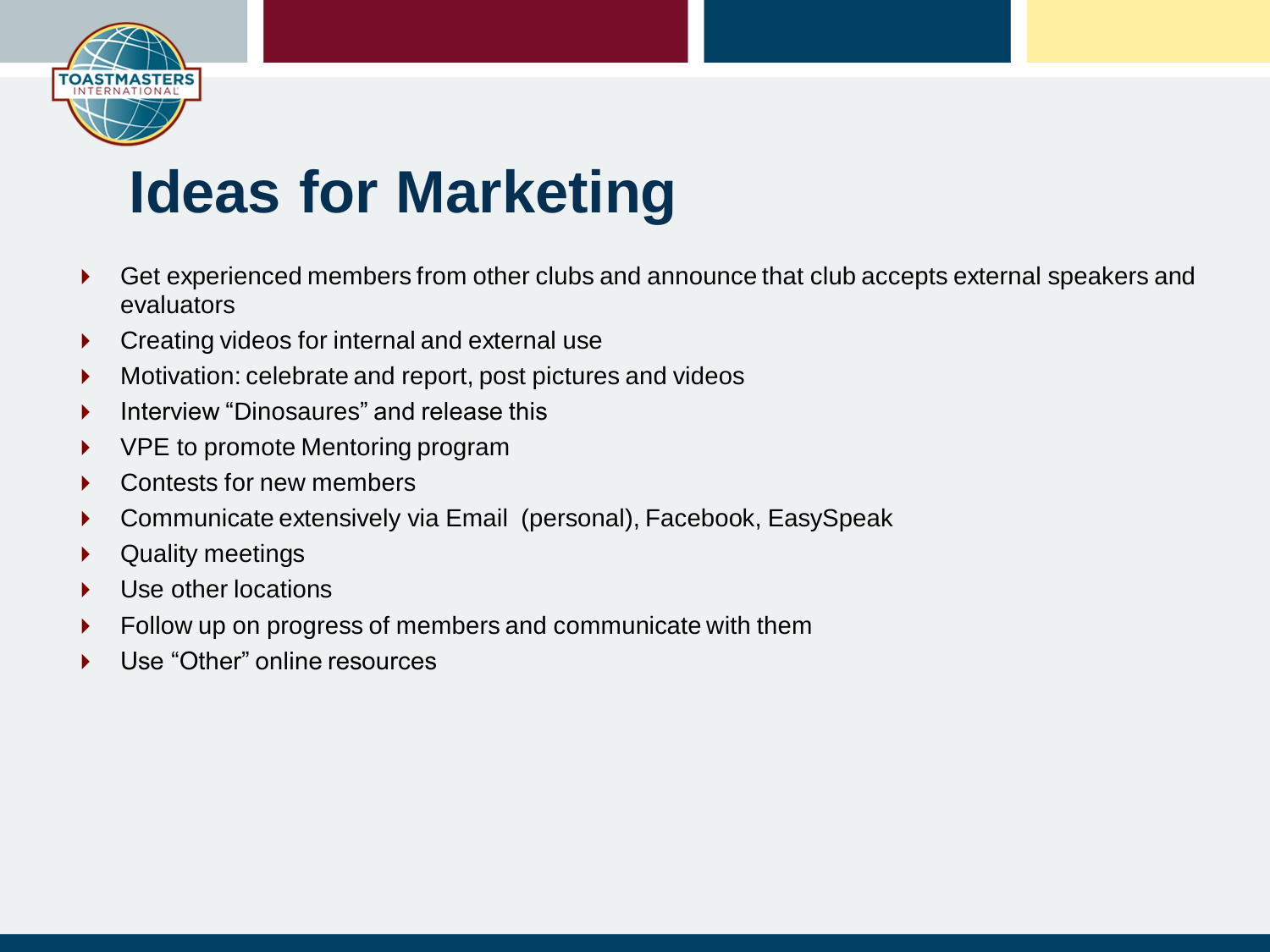

## **Ideas for PR**

- Distribute nametags for 3 free TM visits
- $\triangleright$  PR event for anniversary celebration
- ▶ Expat fair
- **Facebook target advertisement**
- TM sessions out of the club environment
- ▶ Club website
- Mouth-to-mouth
- Articles in expat magazine and local newspapers
- ▶ Corporate meetings 400+ participants
- Meetup
- SEO
- Shell TM members, Shell TED
- TM lunch: bring 4 new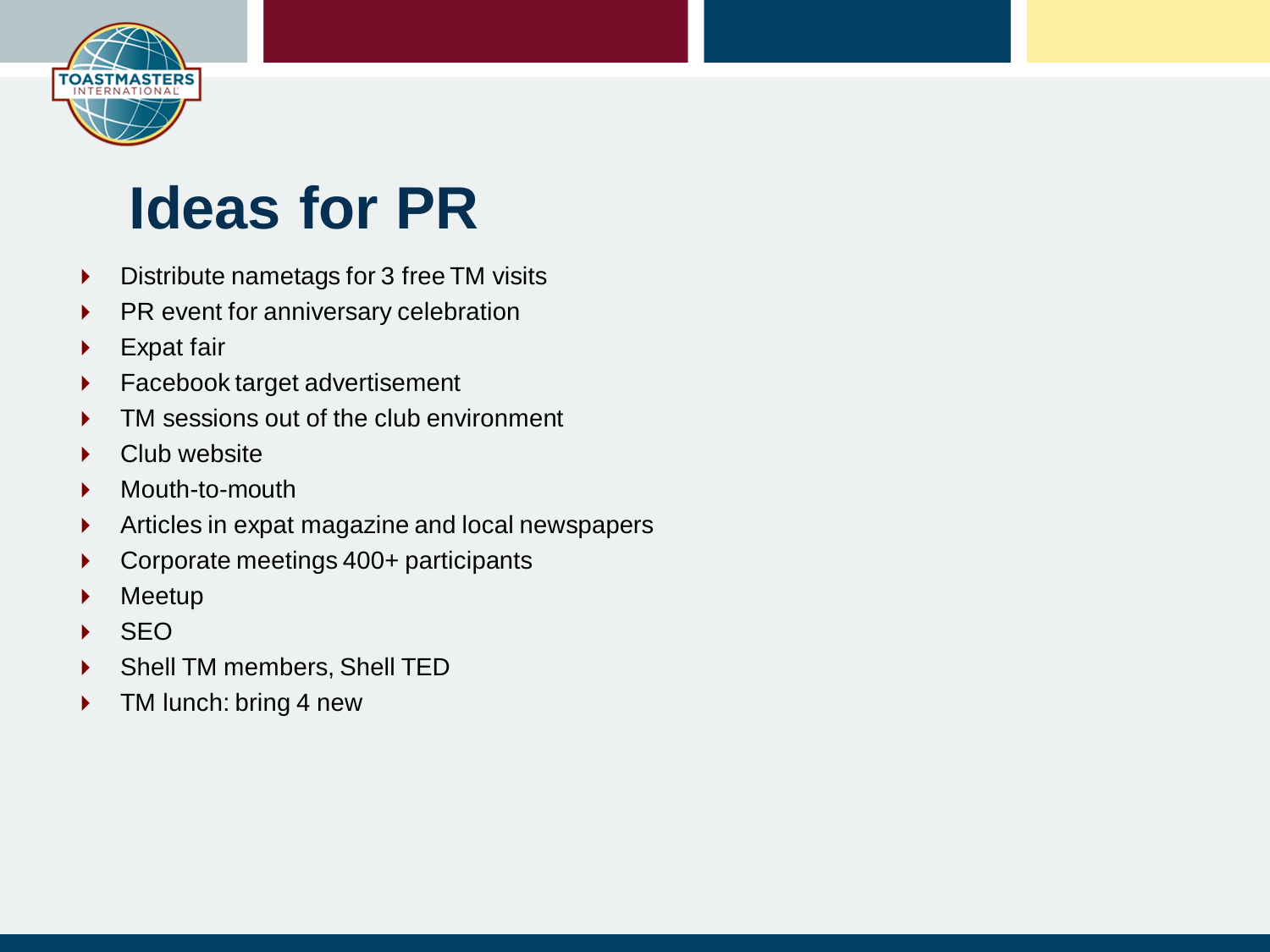

#### **Ideas to measure PR and Marketing**

- Dashboard/DCP: club, area, division
- **Visualization chart once/quarter**
- Moments of truth and visit of AD (starting a TM year or once/quarter)
- ▶ VPE assess survey to members
- **Plan in advance, set goals and measure results**
- ▶ VPE and VPM report on success and follow up
- ▶ PR success, Social Media success, Communication to members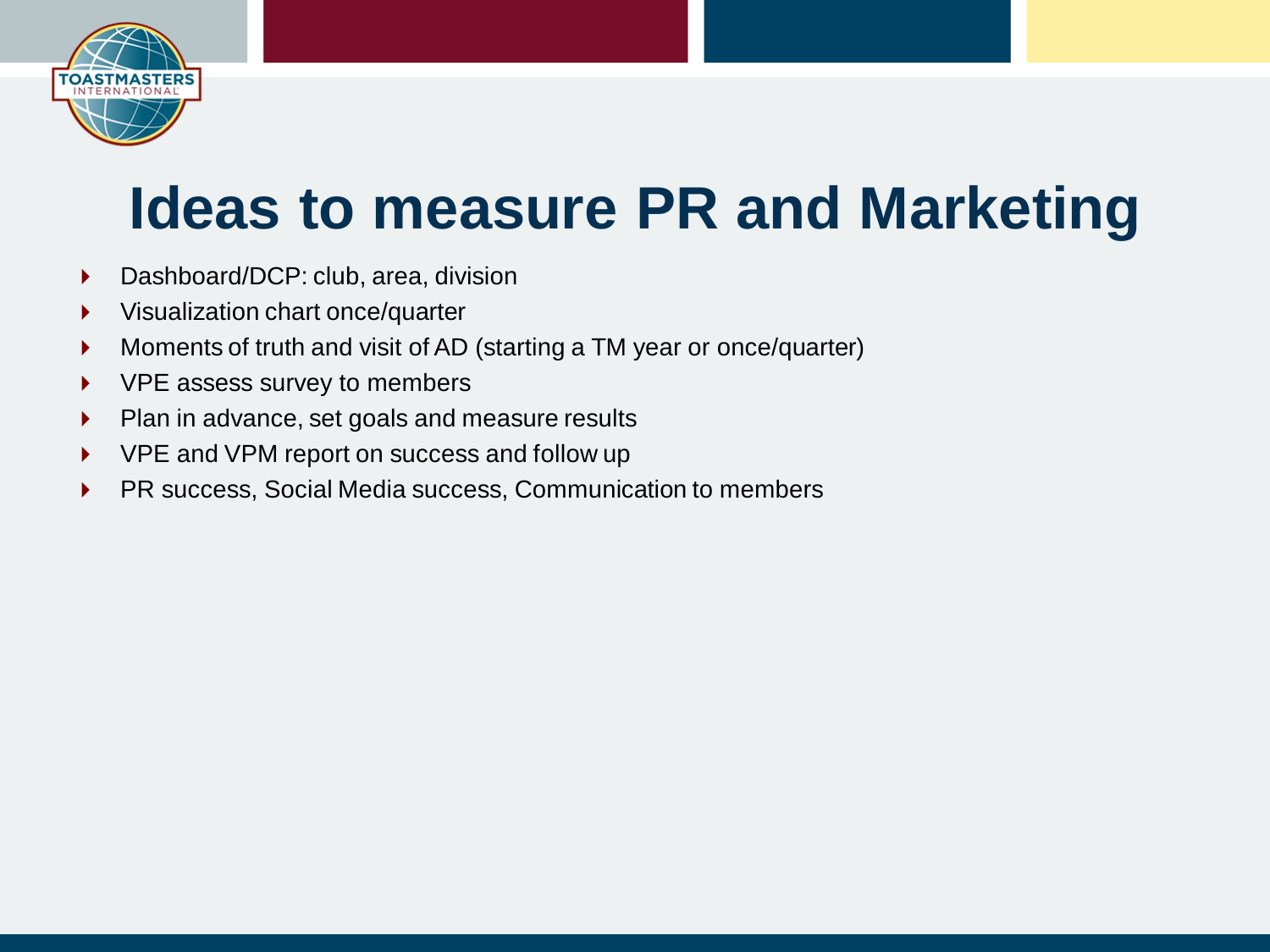

#### **How to organize a TLI**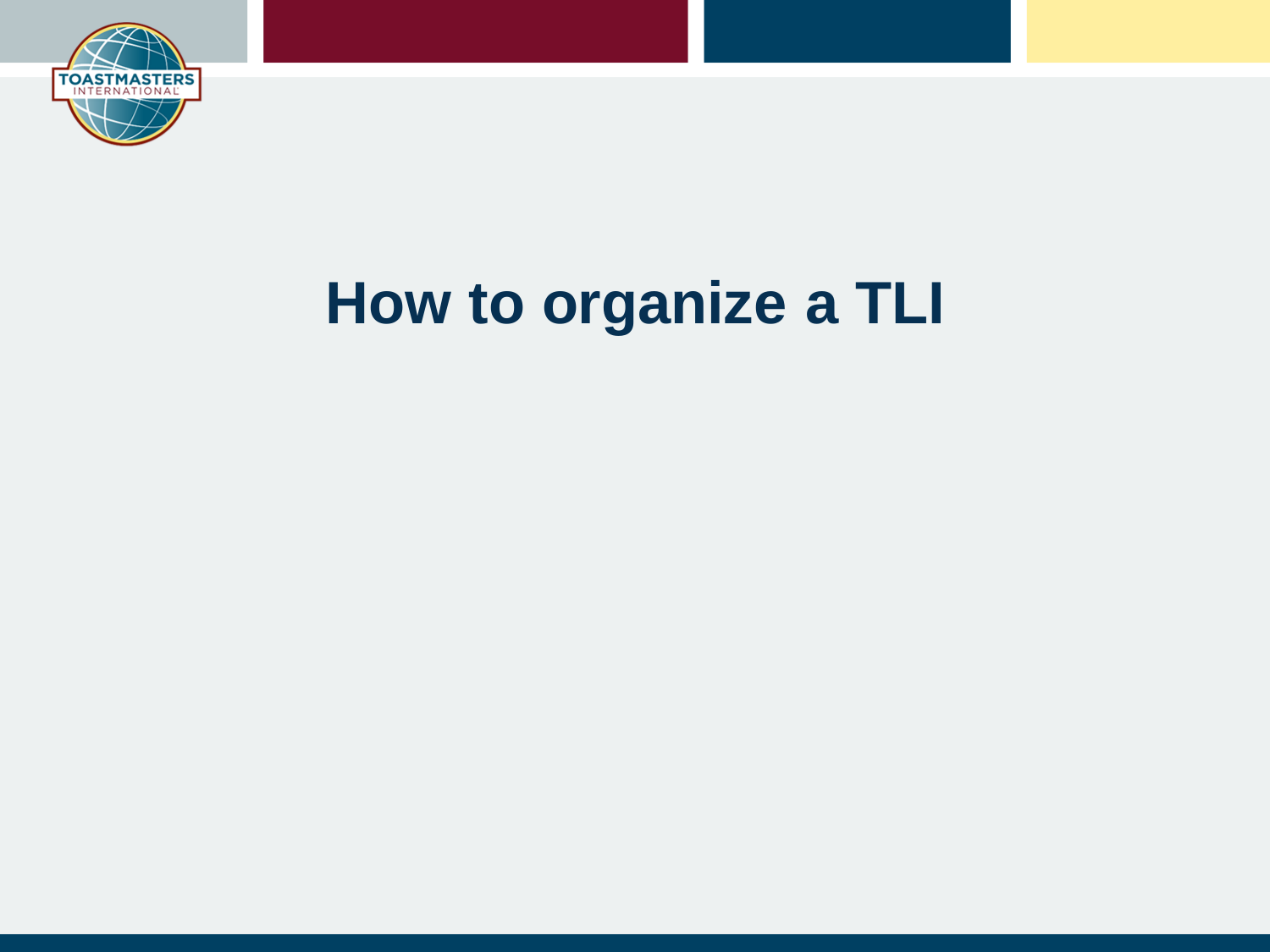

## **How to make the case to other fellow Toastmasters to go to TLI?**

- $\blacktriangleright$  Make new friends
- ▶ See existing friends
- Ask questions and address to each person as to why it is in their own interest
- $\blacktriangleright$  High quality training concentrated knowledge
- Assistance with travel and accommodation
- $\blacktriangleright$  At the end there will be fun, i.e. wine tasting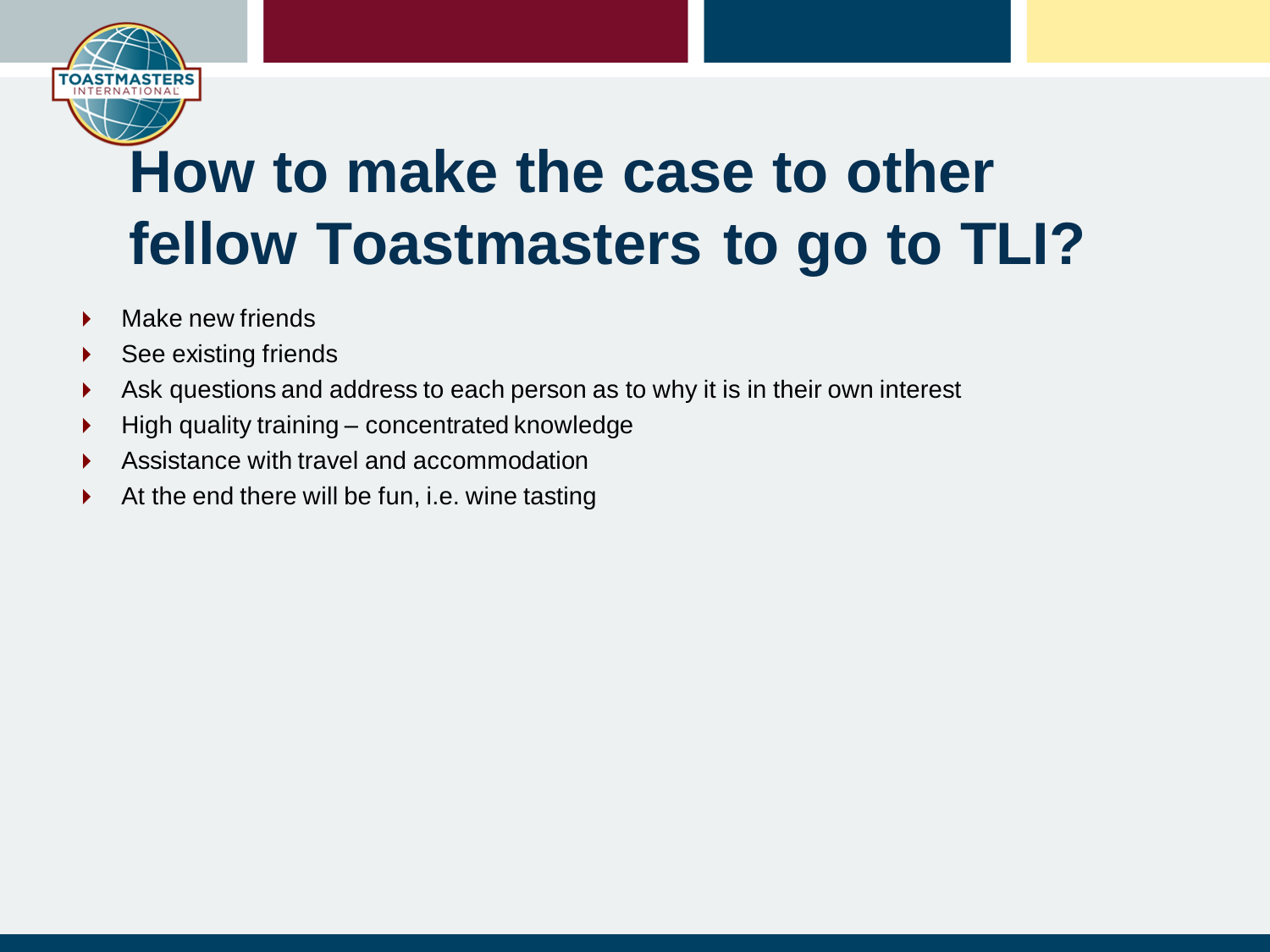

## **How to advertise and get the maximum fun?**

- ▶ AD representative, Reach CO's
- ▶ Invite organizations (AD; DD)
- Address prof. association, invite them
- **Press release**
- **Take photos/create video during event**
- ▶ Post it on social media
- Delegate to attend
- ▶ Community
- ▶ Club officer meetings
- Club visits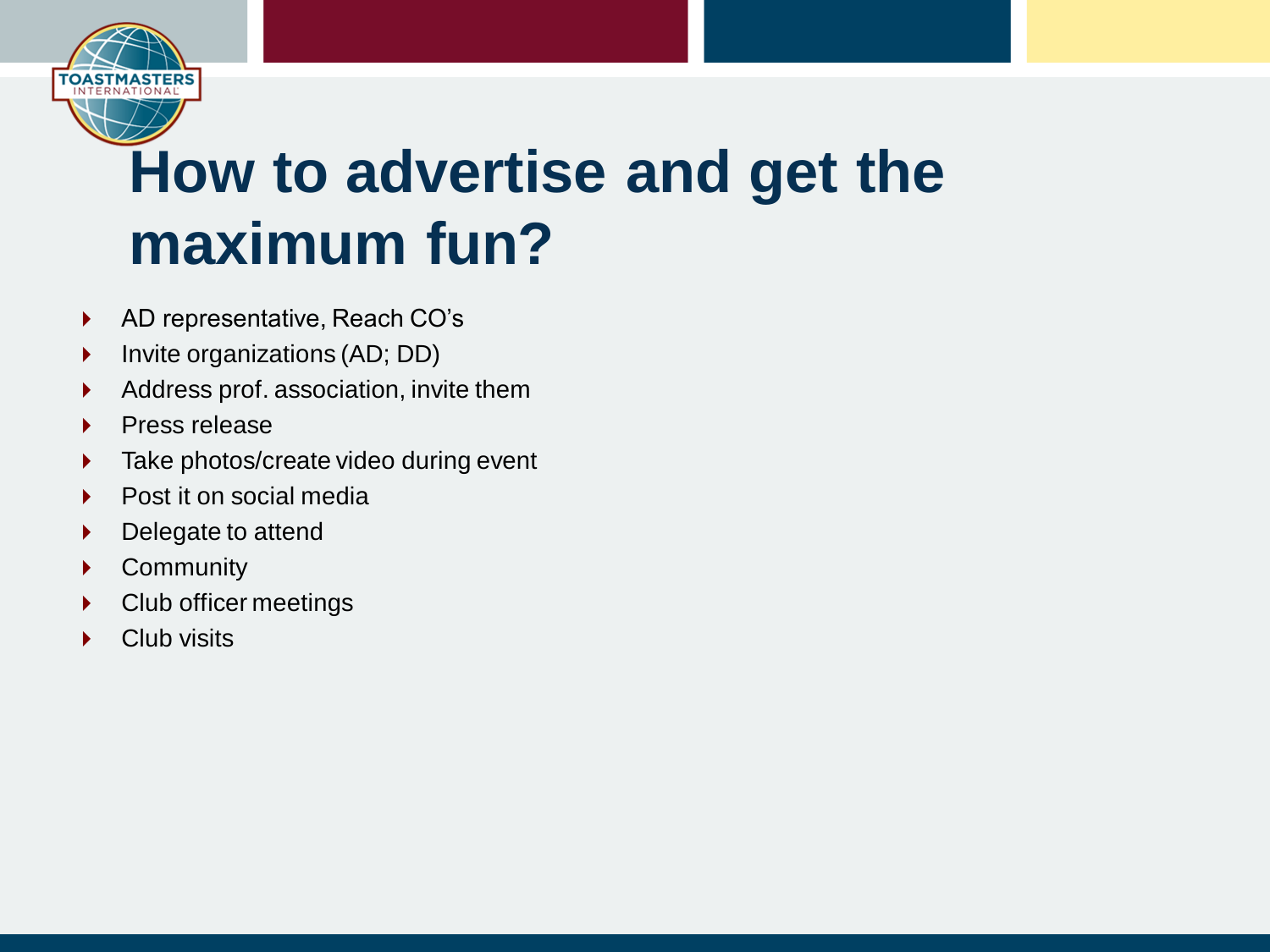

## **How to involve corporate clubs?**

- Ask corporate clubs to organize a leadership workshop for themselves and other corporations
- Ask corporations to sponsor the TLI and push members to attend-> positive publicity for company
- **Members who attend could get ta notification/recommendation that their employees attended the** TLI
- Explain the Difference between TLI and COT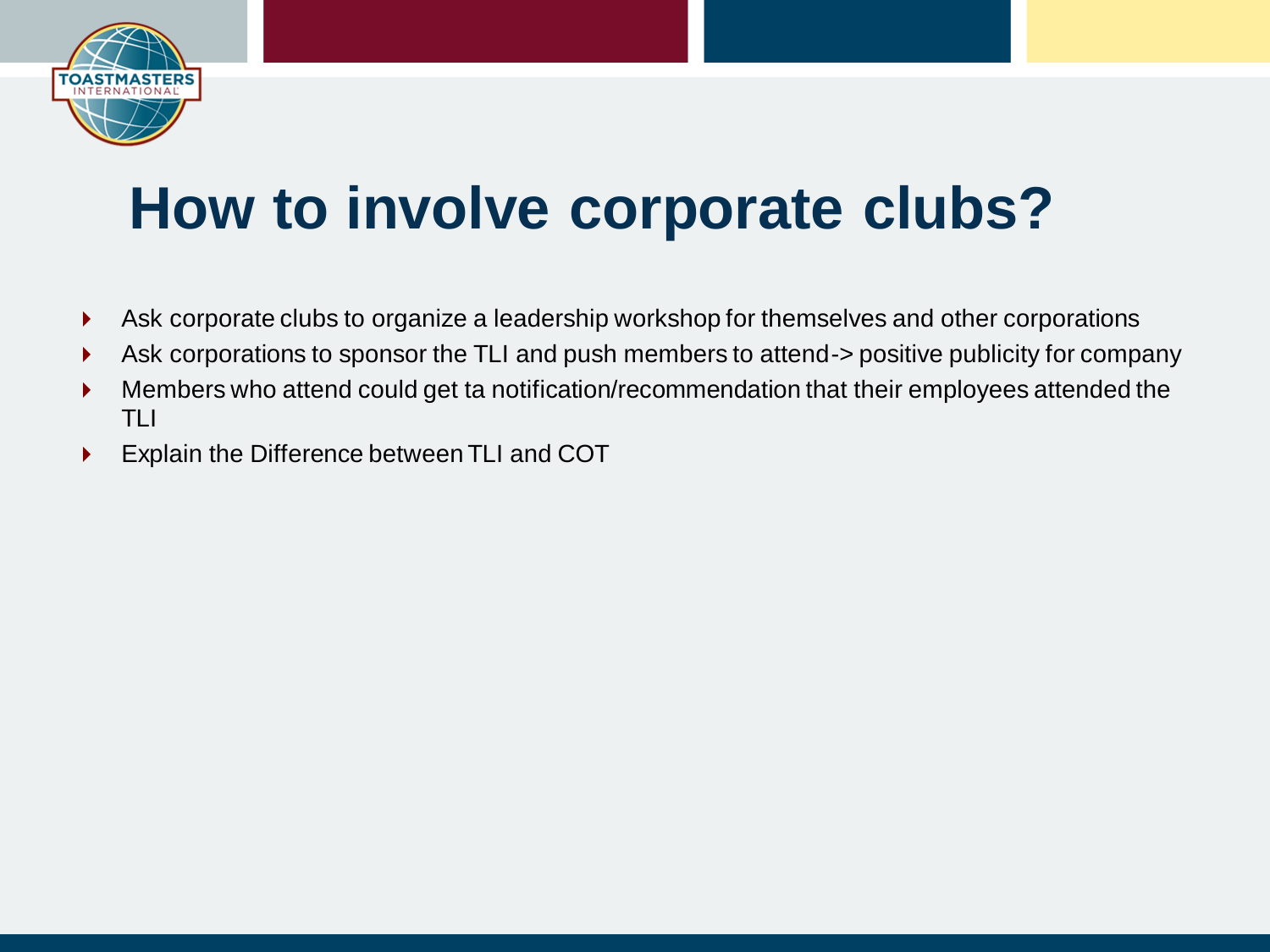

## **What are the differences between a half day, one or two day events?**

- ▶ Cost of program are different
- $\blacktriangleright$  Half day: Less diversity, more close to COT
- ▶ Whole day: Allows space for leadership
- Two days: Team-building

We saw that different regions have different conceptions of time. So it is important to understand what will attract more interest.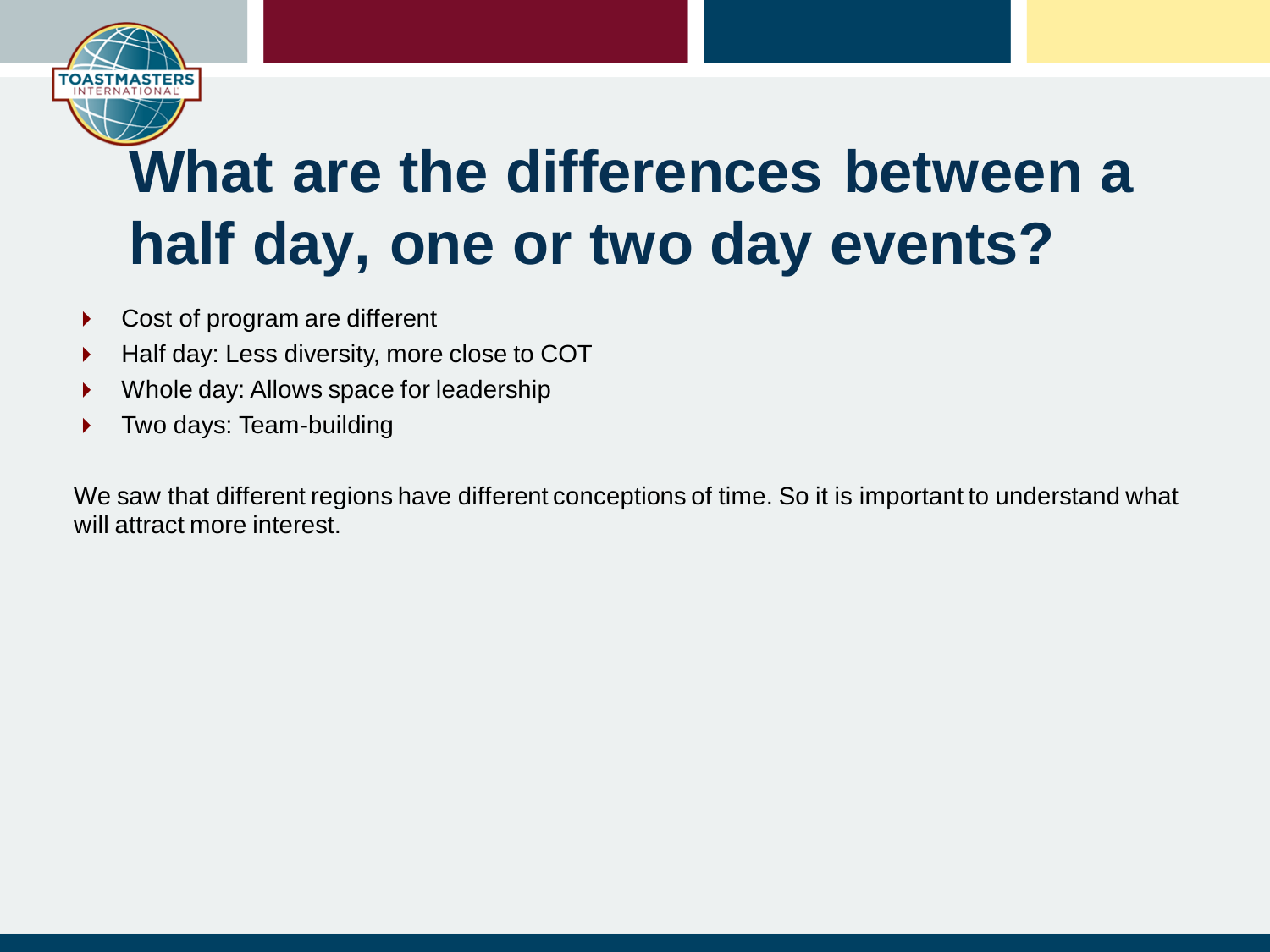

## **How to get a club or team to organize a TLI?**

- **Leadership**
- **Marketing/branding**
- $\blacktriangleright$  Visibility
- Organizational skills
- **Interclub cooperation**
- **Networking**
- ▶ Solves needs

Organizing a TLI is a great way to improve: Learning!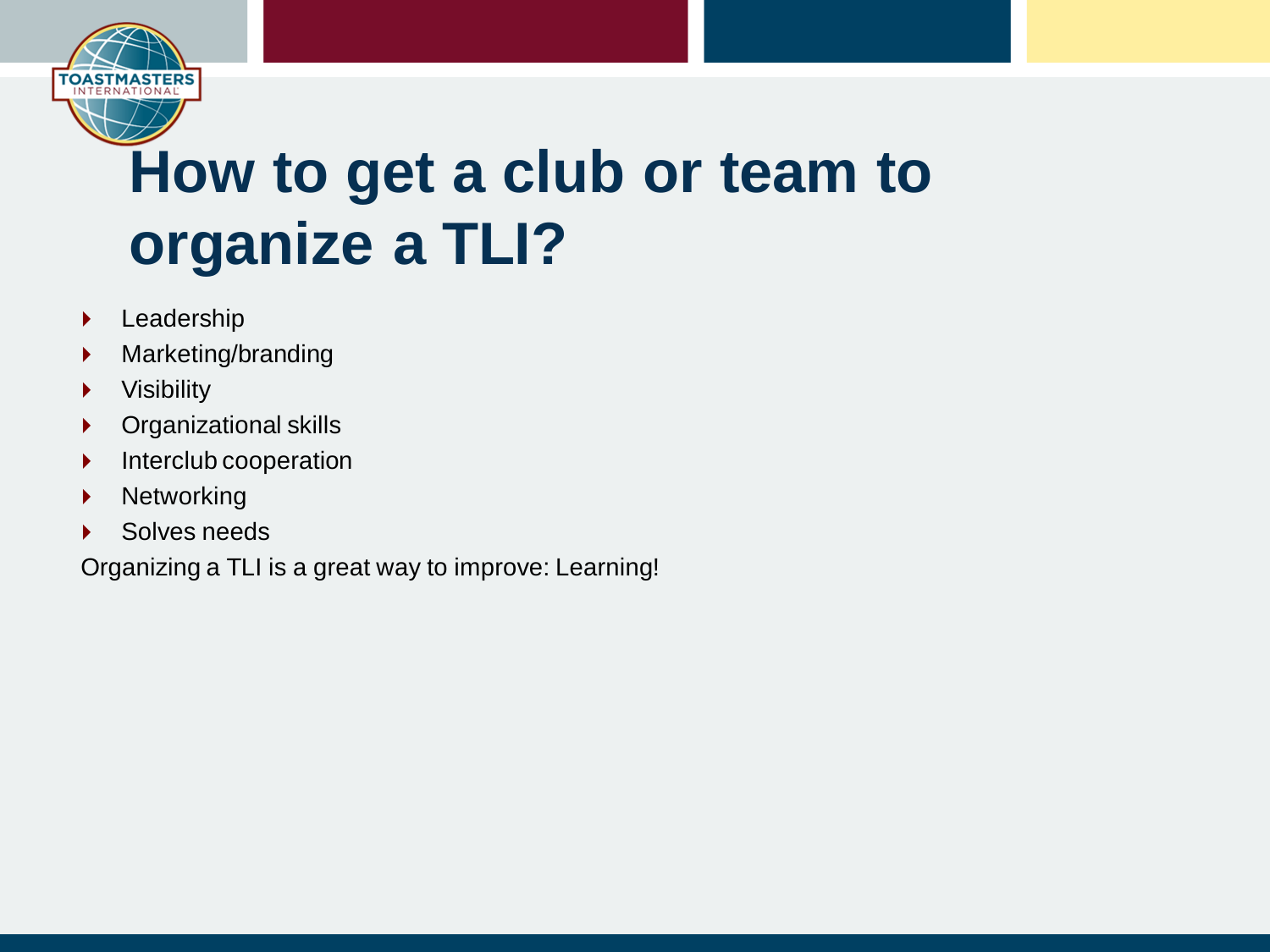

## **How to built the agenda and select speakers/trainers?**

 $\blacktriangleright$  Identify

the needs in respect of TM guidelines

the lack of skills

volunteers

through president who they feel are best qualified

- Ask club presidents who they would advise
- Set training guidelines and learning objectives
- Train the trainers